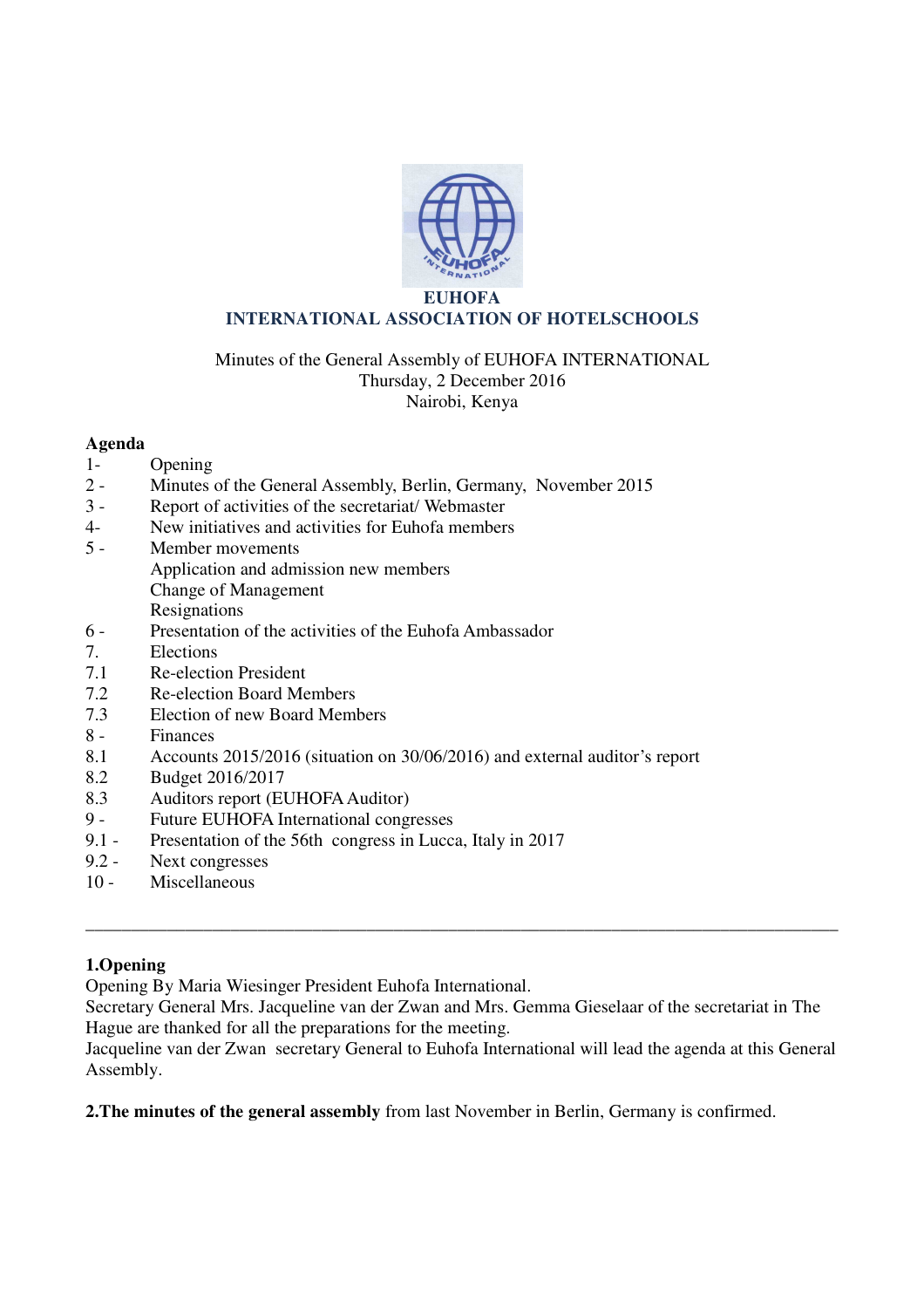**3. Report of activities of the webmaster and Secretariat**: Many thanks to Gemma Gieselaar who took care of all correspondence and papers for the Board and General assembly and also to Hans de Vries for upkeep on the Euhofa International website.

## **4. New initiatives and activities for Euhofa members**

Part of the Euhofa new strategy is to create more benefits for Euhofa members. The Board has put together a nice package of benefits directly available to the schools.

1. To encourage inter-school activities, Euhofa will fund some travel or travel related activities. It concerns a grant for up to 2000 Euros. A short presentation will be held at the next General Assembly by the schools that took advantage of this.

2. Discount on external accreditation by Institute of Hospitality for certain courses.

3. E-Hotelier and AHLEI books /courses are available at discount.

4. On 7 April 23 Hotel schools can participate in a conference summit in London on "Hospitable cities" and take live video feeds of this summit.

#### **5. Member movements**

New members: Jan Humblet, (previous Director of)Coloma in Belgium, Peter Westerbrink, of Tio University of Applied Sciences in Hengelo, The Netherlands. Maria Cecilia Tio cuison, University of Santo Tomas in Manila Sampaloc, Phillipines. María Patricia Larios Ramírez

Of Escuela Culinaria Internacional (ECI) in Guadalajara , Jalisco, Mexico. Maharjan Ashesh of Academy of Culinary Arts & Hospitality Management, Kathmandu, Nepal. Araujo Lukeni of Centro de Formacao Profissional de Hoteleria e Turismo, Benguela, Angola.

Jane Kuria of Mount Kenya University, Tika Kiambu, Kenya. Ameen Muhammad of Skillston (National Institute of Culinary Arts & Hotel Management), Karachi Sindh, Pakistan.

Change of Management: J.M. Majoor of De Rooi Pannen, Tilburg, The Netherlands. Mr. Alejandro Marichal Ramos of Hoteles Escuela de Canarias, Las Palmas, Spain for Mr. Pedro Calero Lemes. Mrs. Christiane Schöner, Hotelfachschule Berlin, Berlin, Germany for Dieter Reichl. Mr. Peter Verbeke, Hotelschool Koksijde, Koksijde, Belgium, for Raf Sonneville. Mrs. Judy Hou, The Emirates Academy of Hospitality Management, Dubai, United Arab Emirates for Ron Hilvert. Mr. Guy Bentley, Glion Institute of Higher Education campus Glion Bulle, Switzerland, for Judy Hou. Mrs. Mie Heinfelt Hansen, Hotel- og Restaurantskolen, Valby, Denmark for Mei-Li Huang Carstensen. Mr. Jerome Casteigt, Blue mountains International Management School, Sydney, Australia for Mr. Guy Bently. Mr. Charles Barras, Scuola superiore alberghiera el del turismo, Bellinzona, Switzerland for Mauro Scolari. Ismael Menault, Ecole de Paris des Métiers de la Table, du Tourisme et de l'Hôtellerie, Paris, France, for Henriette Sauvage. Theodore Benetatos, International Hotel Management Institute, Lucerne, Switzerland, for Mark Petrig. Peter Thuy, IUBH School of Business and Management, Bad Honnef Germany, for Florian Schuetz. Marta Fernandez Vazquez, Centro Superior De Hosteleria De Galicia, Santiago de Compostela, Spain for Patricia Cuevas Sarria . Phillippe Besin, Lycee Hotelier Notre Dame de la Providence, Orchies, Cedex for Francois Tommassini. Mrs. Mia Aouadi, Diekirch, Luxembourg, Lyceee Technique Hotelier Alexis Heck for Mrs. Elisabeth Reisen. Mr. Michael Hartmann, SSTH Swiss School of Tourism and Hospitality Ltd, Chur, Switzerland for Knut Rupprecht. Mr. Heinz Krammerstorfer, Hohere Bundesiehranstalten fur Tourismus, Krems, Austria for Martine Hrubesch.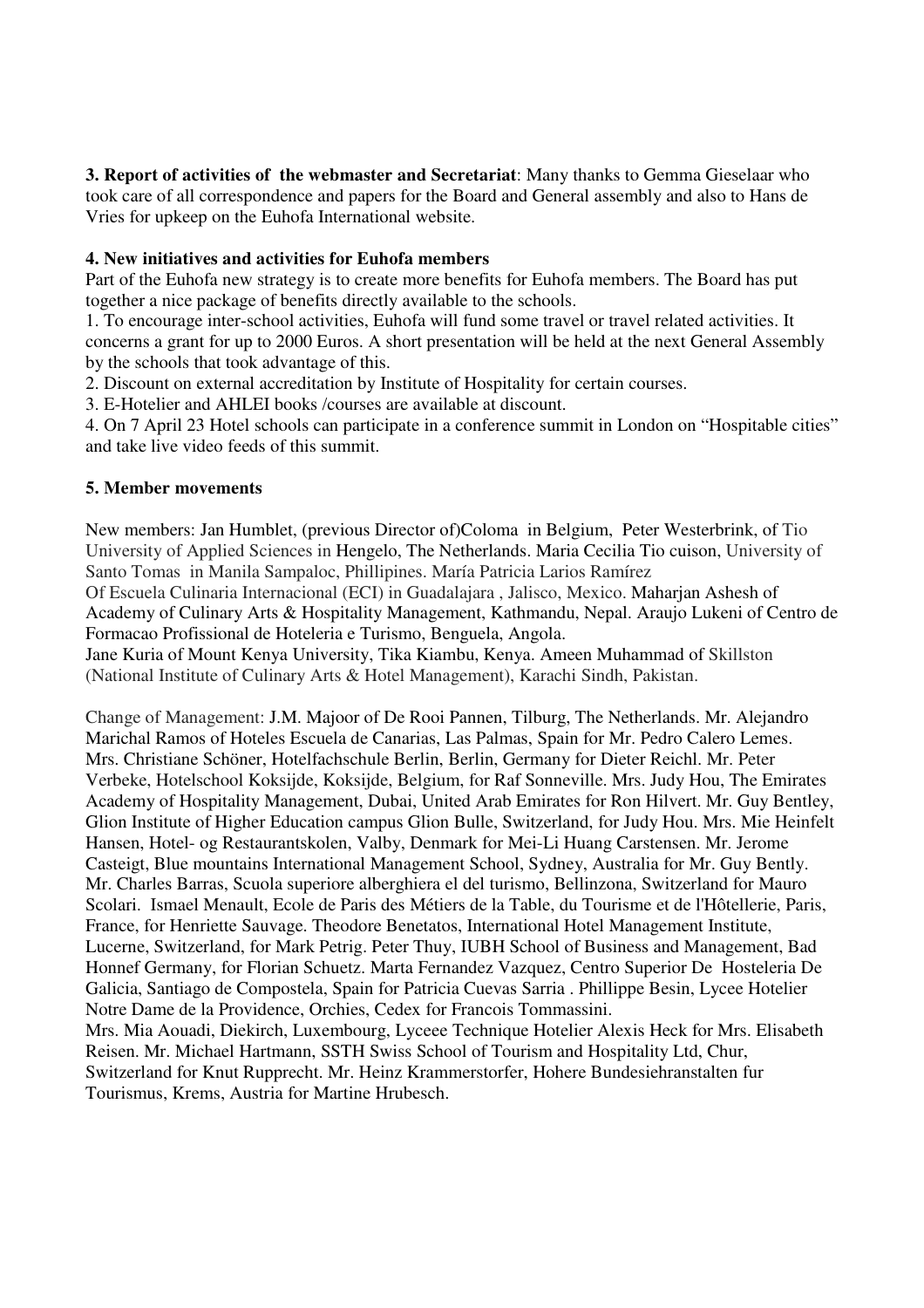Resignations:

Jan Han, Institute of Hospitality Management, Praque, Poland. Puliina Nurka, Laurea University of Applied Science, Espoo, Finland. Toomas Undusk , EHTE Estonian school of Hotel & Tourism Management, Talinn, Estonia. Michel Prosperi, International Hotel Management School, Belgrade, Serbia. Rogier Gijsemans, Provinciaal Hoger Instituut PIVA, Antwerp, Belgium. Zoe McLeland Leeds Beckett University, Leeds, Great Brittain. Peter Dams, Sint-Lutgardisinstituut, Mol, Belgium Josianne Therrien, Institut de tourisme et d'hotellerie du Quebec, Montreal, Canada.

#### **6. Presentation of the activities of the Euhofa Ambassador**

Euhofa Ambassador Mr. Sam Salvisburg traveled to Portugal from 18 to 27 April, 2016 to promote Euhofa International.

He visited the following schools : Turismo de Portugal in Lisbon. Meeting with Miguel Martins, Director International Development. Escala de Hotelaria e Turismo de Lisboa. Meeting with Lidia Serras Escola de Hotelaria e Turismo de Estoril. Meeting with the Director Rui Santos. Universidade Europeia, Laureate English Program, Tourism, Sports & Hospitality School en met with Olga Calado Program Scientific. Escola de Hotelaria e Turismo de Setubal. Meeting with the Director Maria Joao Carmo. Escola de Hotelaria e Turismo de Coimbra. Meeting with José Luis Marques Technical Coordinator. Escola de Hotelaria e Turismo de Porto. Meeting with Dora Araujo, Director. Escola de Hotelaria e Turismo de Douro. Meeting with Paolo Vaz Lamego, Director.

In June Ambassador Sam Salvisberg will visit schools in Sweden and Norway.

#### **7. Elections**

7.1 Re-election President Maria Wiesinger is re-electable. The full members voted favorably for Mrs. Wiesinger to have another term.

7.2 Re-election Board Members

Michel Rochat and Javier Gonzales are both re-electable. Both are voted in. Auditor Mauro Scolari is no longer with the school. Mr. Werner Schnabl has agreed to be Euhofa auditor together with Carel Rink.

7.3 Election of new Board Members

Kenneth Ombongi, Dieter Reichl, Ann Cleemput have left their schools. Lluis Serra is not re-electable. Mr. Kazungu will replace Mr. Ombongi on the Board. Mrs. Christiane Schoner will replace Mr Dieter Reichl on the Board and Mr. Peter Verbeke of Hotelschool Ter Duinen in Koksijde, Belgium will replace Mrs. Ann Cleemput. All members present at the GA were in favor of this. Mr. Gerald Lipman will return as Board member. He has always been an valuable Ambassador to Euhofa. He travels extensively always promoting Euhofa. Recently he has visited schools in Kenya, Zambia and Nepal. Knows the schools in New Zealand and Australia well and he travels to many schools in Asia. Members voted favorably for Gerald Lipman to re-join the Euhofa Board.

Departure of Board members: Dr. Kenneth Ombongi has been Board member since May 2014. On behalf of the Board Maria Wiesinger expressed gratitude for all of Kenneth's involvement in Euhofa International. In his speech Kenneth expressed that he is sorry he was not able to finish his work at Utalli and that he found it a great privilege to have been part of the Euhofa Board. Javier Gonzalez thanked Lluis Serra on behalf of the Board for his active role as Board member and

Vice President of Euhofa International. Lluis Serra in turn said he had learned a lot while being part of